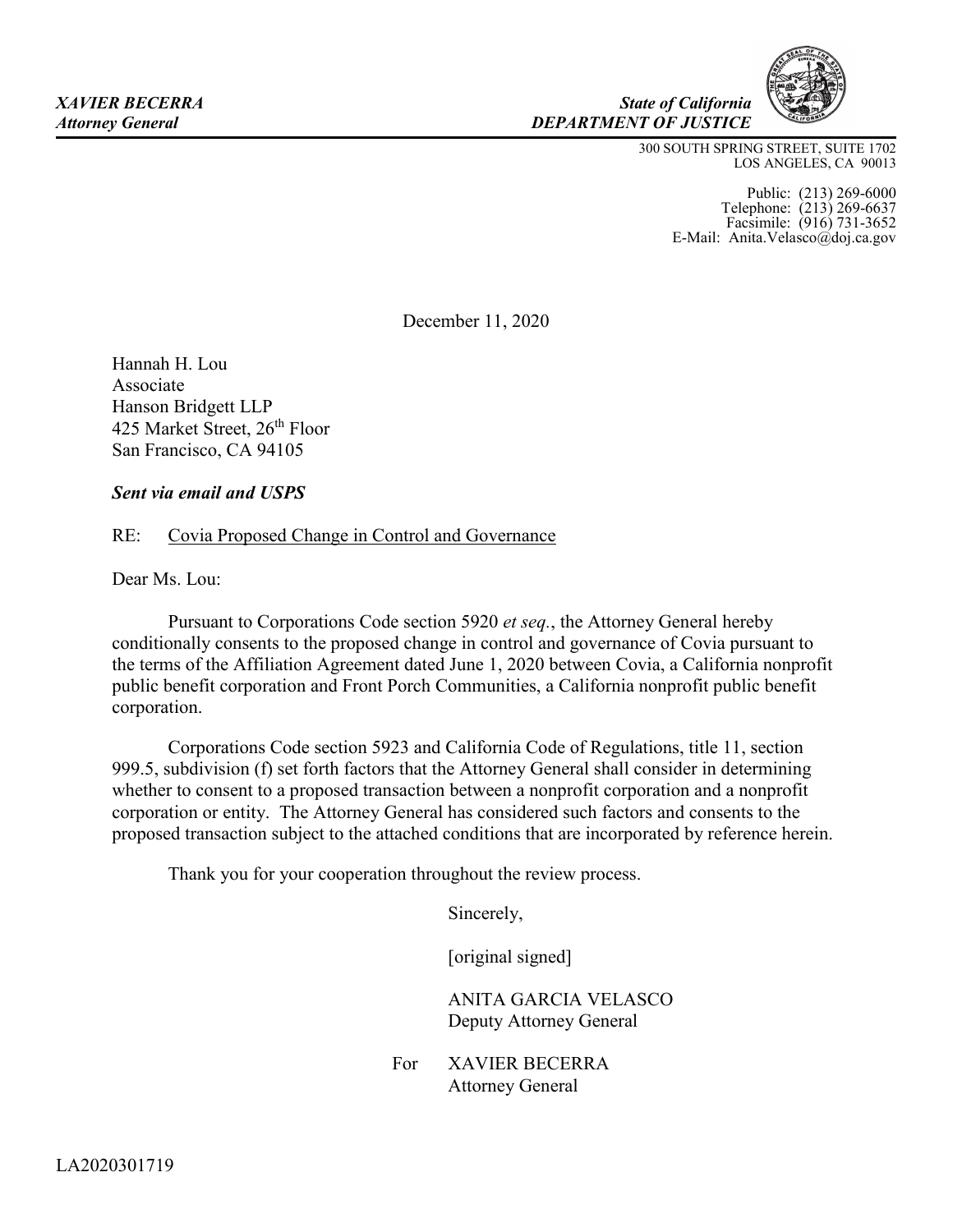**Conditions to Proposed Change in Control and Governance of the Covia Group, Covia Communities, Covia Affordable Communities, and Covia Foundation and Approval of the Affiliation Agreement by and between the Covia Group, Covia Communities, Covia Affordable Communities, and Covia Foundation and Front Porch Communities** 

### **I.**

 Covia Foundation or the real property on which the Covia Group, Covia Communities, Covia owners, lessees, licensees, or operators of any of the facilities or units the Covia Group, Covia Communities, Covia Affordable Communities, and Covia Foundation are physically located. These Conditions shall be legally binding on Front Porch Communities, a California non-profit public benefit corporation, any other subsidiary, parent, general partner, limited partner, member, affiliate, successor, successor in interest, assignee, or person or entity serving in a similar capacity of any of the above-listed entities, any entity succeeding thereto as a result of consolidation, affiliation, merger, or acquisition of all or substantially all of the real property or operating assets of the Covia Group, Covia Communities, Covia Affordable Communities, and Affordable Communities, and Covia Foundation is located, any and all current and future Communities, Covia Affordable Communities, and Covia Foundation, and any and all current and future lessees and owners of the real property on which the Covia Group, Covia

#### **II.**

 The transaction approved by the Attorney General consists of the Affiliation Agreement by and between the Covia Group, Covia Communities, Covia Affordable Communities, and Covia Foundation and Front Porch Communities dated June 1, 2020, and any and all amendments, agreements, or documents referenced in or attached to as an exhibit or schedule to these agreements. All entities listed in Condition I shall fulfill the terms of these agreements and any other agreements or documents referenced therein or attached thereto, and shall notify the Attorney General in writing of any proposed modification or rescission of any terms of these agreements. Such notifications shall be provided at least sixty days prior to their effective date in order to allow the Attorney General to consider whether they affect the factors set forth in Corporations Code section 5917.

#### **III.**

 For five years from the closing date of the Affiliation Agreement, Front Porch Communities and all owners, managers, lessees, or operators of the Covia Group, Covia Communities, Covia Affordable Communities, and Covia Foundation or any portion thereof shall be required to provide written notice to the Attorney General sixty days prior to entering into any agreement or transaction to do any of the following:

 (a) Sell, transfer, lease, exchange, option, convey, manage, or otherwise dispose of the Covia Group, Covia Communities, Covia Affordable Communities, and Covia Foundation or any portion thereof;

 Communities, Covia Affordable Communities, and Covia Foundation or any portion thereof. (b) Transfer control, responsibility, management, or governance of the Covia Group, Covia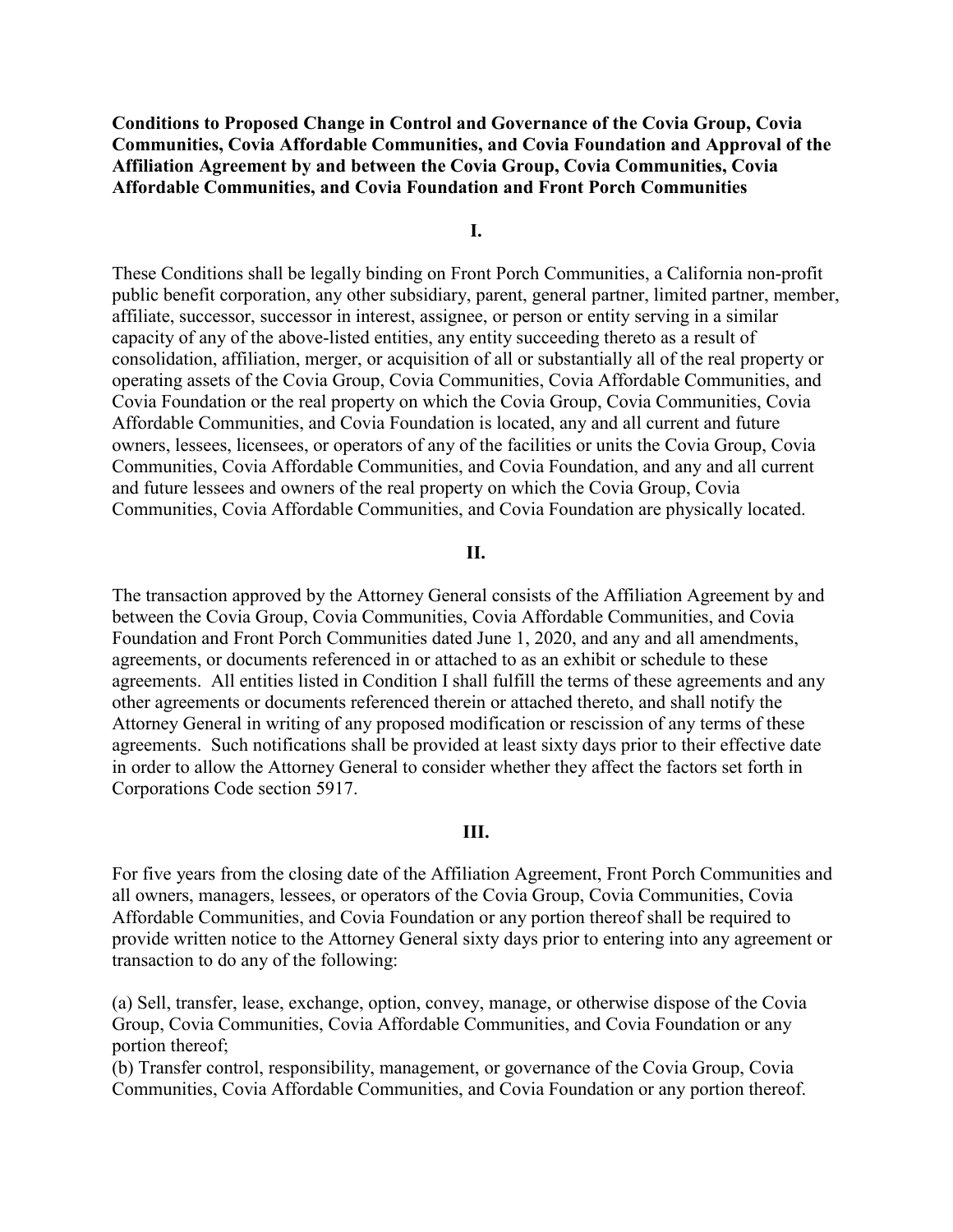governance of the Covia Group, Covia Communities, Covia Affordable Communities, and Covia The substitution, merger or addition of a new member of the governing body, general partner, or limited partner of Front Porch Communities that transfers the control of, responsibility for or Foundation or any portion thereof shall be deemed a transfer for purposes of this Condition. The substitution or addition of one or more members of the governing body, general partner, or limited partners of Front Porch Communities or any arrangement, written or oral, that would transfer voting control of the members of the governing body, general partner, or limited partners of Front Porch Communities shall also be deemed a transfer for purposes of this Condition.

## **IV.**

 For five years from the closing date of the Affiliation Agreement Covia Communities shall be operated and maintained as a skilled nursing facility and shall maintain the same licensure, types, therapy, outpatient services, physical therapy, and speech therapy. This is applicable to the and or levels of services being provided including, but not limited to, audiology, occupational following Covia Communities locations:

- 1. Canterbury Woods is a 24 licensed-bed skilled nursing facility.
- 2. St. Paul's Towers is a 43 licensed-bed skilled nursing facility.
- 3. Spring Lake Village is a 70 licensed-bed skilled nursing facility.
- 4. San Francisco Towers is a 55, licensed-bed skilled nursing facility.
- 5. Webster House is a 145 licensed-bed skilled nursing facility.

 suspension or surrender its license for any beds or services. Front Porch Communities or the operator or licensee of Covia Communities shall not place all or any portion of Covia Communities' skilled nursing licensed-bed capacity or services in voluntary

### **V.**

For five years from the closing date of the Affiliation Agreement, Front Porch Communities or the operator or licensee of Covia Communities shall be certified to participate in the Medicare program and have a Medicare Provider Number (or provider number for any successor program to Medicare) to provide the same types and levels of skilled nursing services to Medicare beneficiaries (both Traditional and Managed Care) at Covia Communities as required in these Conditions.

## **VI.**

 For five years from the closing date of the Affiliation Agreement, Front Porch Communities or operator or licensee of Covia Communities shall each certify that the report is true, accurate, and operator or licensee of Covia Communities shall annually submit to the Attorney General, no later than four months after each anniversary of the closing date of the Affiliation Agreement, a report describing in detail its compliance with each Condition set forth herein. The report will also include the most recent annual staffing audit received from the California Department of Public Health. The Chief Executive Officers or their equivalents at Covia Communities and any complete.

//